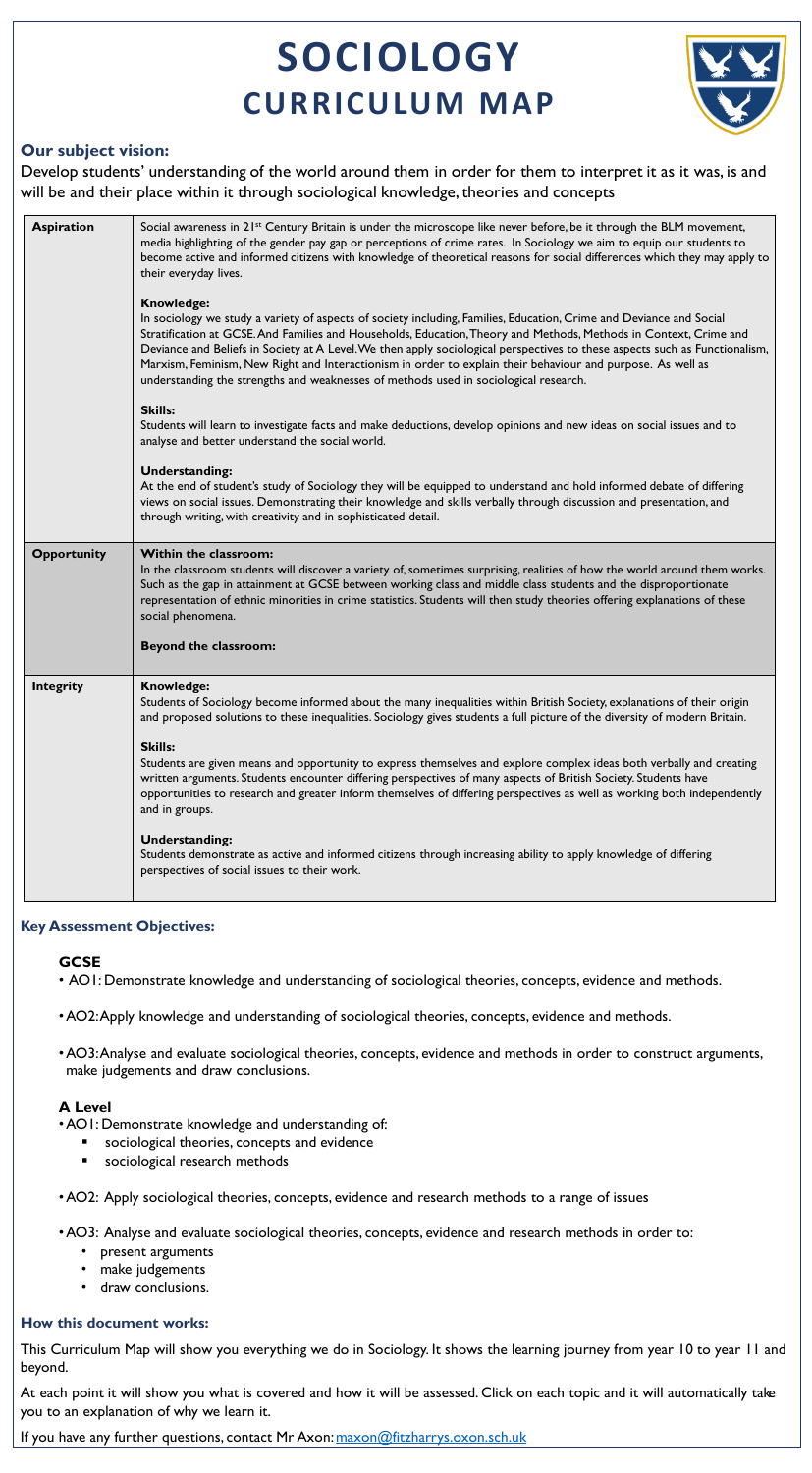- Weber,
- Measuring social class
- life chances
- studying social class
- social mobility,

## **Crime and Deviance**

•Defining crime and deviance •Functionalist views on crime and deviance •Marxist views on crime and deviance •Interactionist view on crime and deviance

## **Sociological research methods**

Ethical Issues & Debates Famous Examples of Sociological Research Research Methods (Primary Data Collection) Types of Data & Data Analysis Primary & Secondary Sources Sampling Methods & Strategies

## **The Sociological Approach**

What is sociology? Key concepts in sociology. Marxism Feminism Functionalism Consensus vs Conflict

## **Crime and Deviance**

- Strain theory
- •Measuring crime and deviance
- •Media and crime and deviance
- •Prison system and punishment
- •Gender and crime and
- deviance
- •Ethnicity and crime and deviance

Paper 2 exams Crime and Deviance & Social **Stratification** 



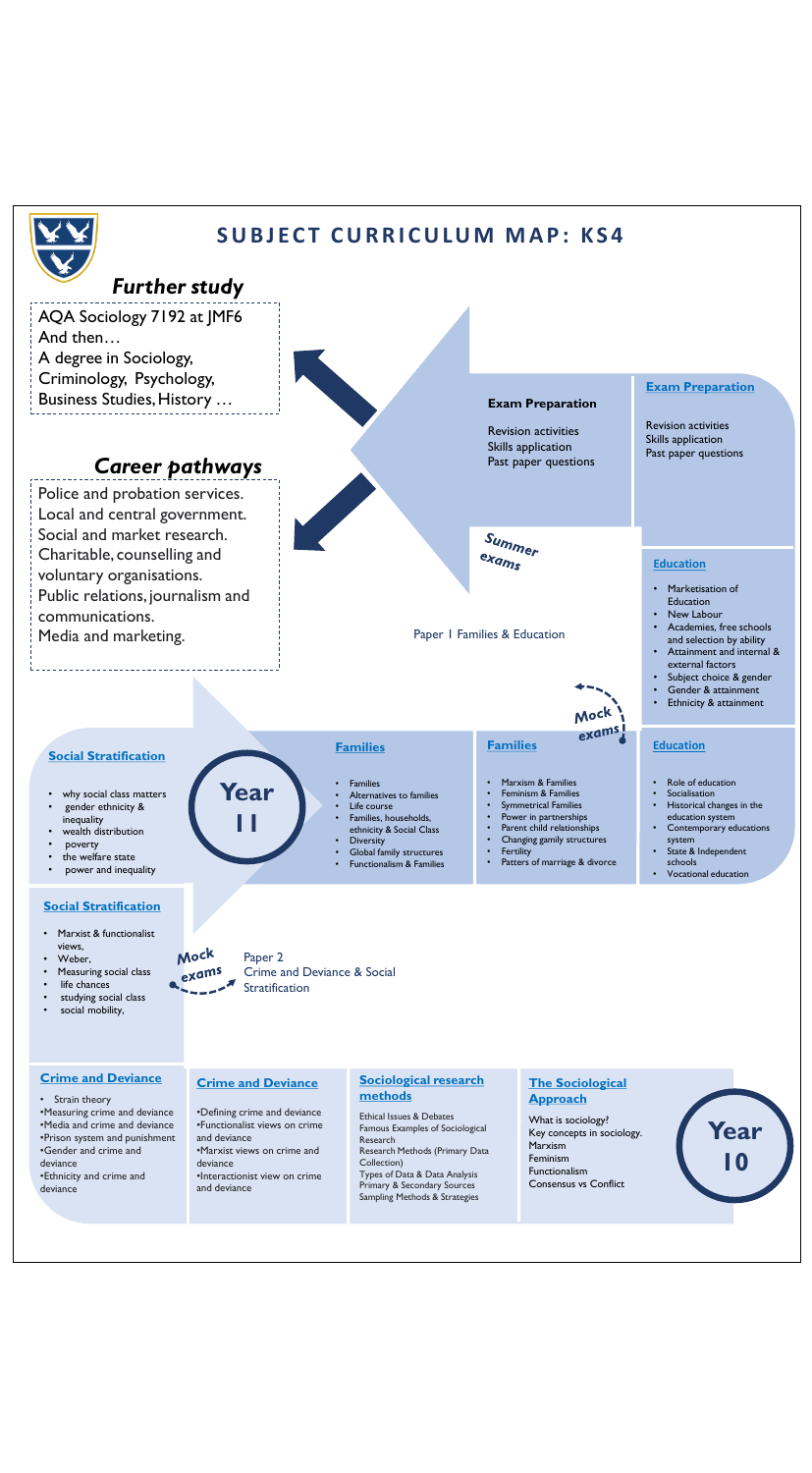**Year** 

**12**

# **Education & research Methods**

• Class differences in achievement – Internal factors

- Class Differences in achievement – external factors
- Ethnic differences in achievement

# **Education & Research Methods**

- Gender differences in achievement
- The role of education in society
- Educational policy and inequality.
- Choosing a research method
- Experiments
- Questionnaires
- Interviews
- Observations
- Secondary Sources
- Documents
- Research methods in the context of Education.



• Evaluation and judgement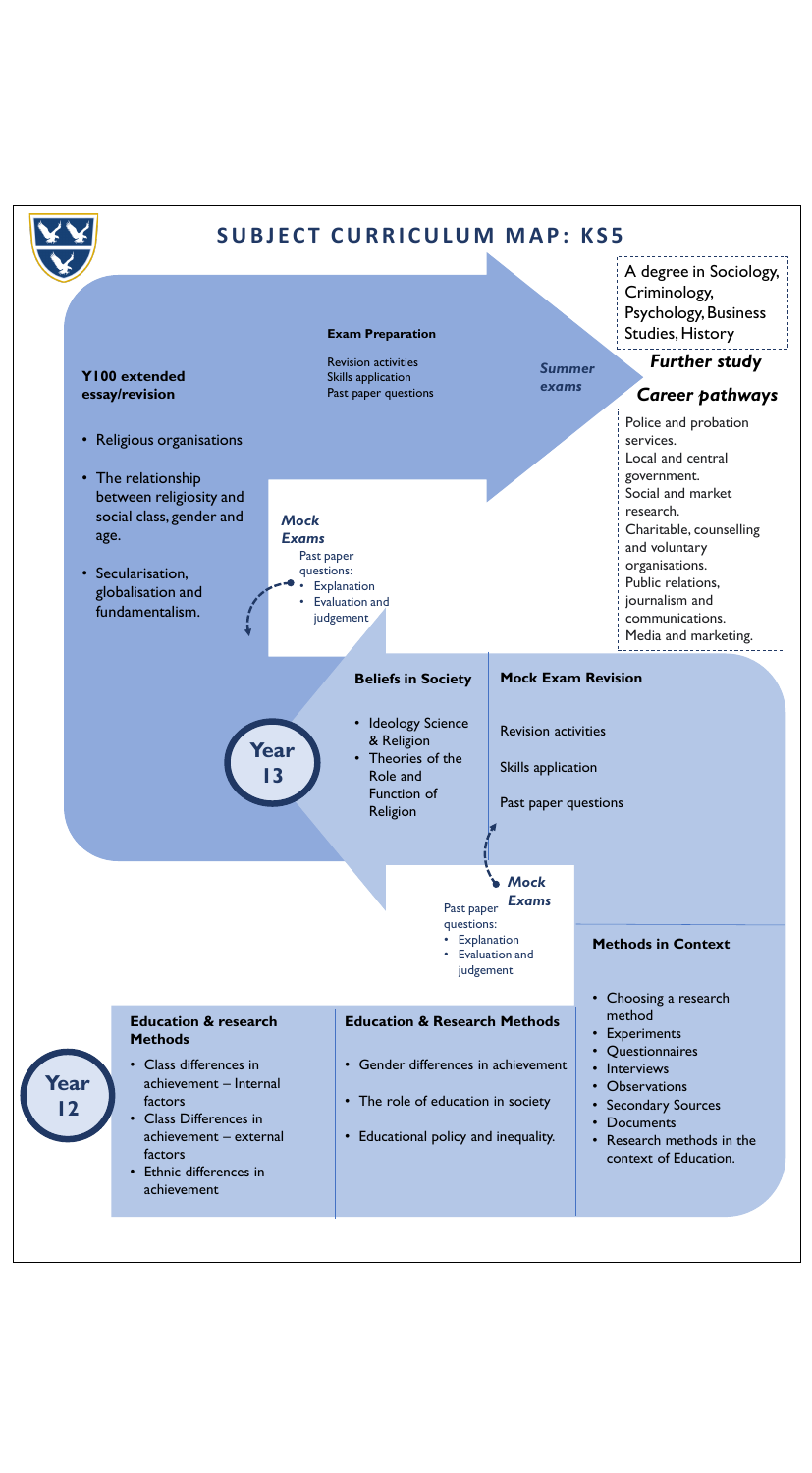## **Education**

## Why this?

- Role of education
- Socialisation
- Historical changes in the education system
- Contemporary educations system
- State & Independent schools
- Vocational education
- Marketisation of Education
- New Labour
- Academies, free schools and selection by ability
- Attainment and internal & external factors
- Subject choice & gender
- Gender & attainment
- Ethnicity & attainment

Why now?

As with the previous modules, students will apply the skills and knowledge of sociological research methods and theories to the education system. Over the course of the module students apply earlier studied perspectives to the purpose of the education system as well as explanations of patterns in attainment amongst social groups.

#### **Year 11**

**Families**

• Families

- Alternatives to families
- Life course
- Families, households, ethnicity & Social Class
- Diversity
- Global family structures
- Functionalism & Families
- Marxism & Families
- Feminism & Families
- Symmetrical Families
- Power in partnerships
- Parent child relationships
- Changing gamily structures
- Fertility
- Patters of marriage & divorce

## Why now?

In this module students build upon the skills gained in the preceding modules and apply them to the study of the ever-changing family unit. Issues and opinions such as adoption by gay couples, marriage being the best form of relationship for partnerships and parenting and single parenthood often stir strong opinions and are hotly debated by politicians and the media. This module gives students a greater understanding of the diversity of modern Britain.



## **Exam Preparation**

## Why this?

- Revision activities
- Skills application
- Past paper questions

#### Why now?

Students will prepare for their final assessments to ensure they are familiar with the style of questions they will be faced with, to practice exam skills in order to approach the questions confidently, and apply appropriate and accurate knowledge across the paper.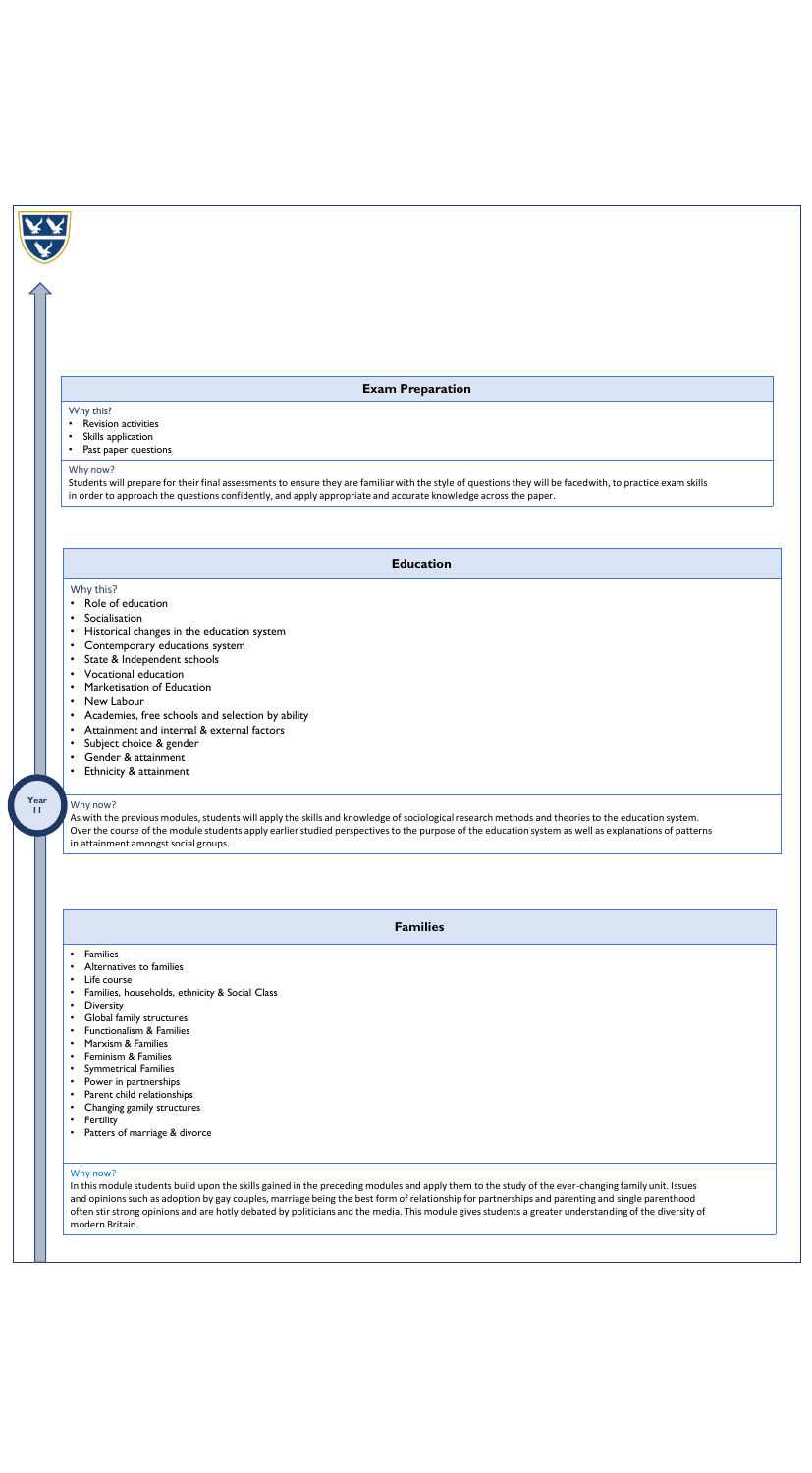## **Methodology**

## Why this? Ethical Issues & Debates Famous Examples of Sociological Research Research Methods (Primary Data Collection) Types of Data & Data Analysis Primary & Secondary Sources Sampling Methods & Strategies

#### Why now?

As students progress to study the apparatus of society they will need to understand how sociologist have researched these apparatus and drawn conclusions on them. This allows them not to only to critique the theories and conclusions themselves but also the methods by which they were reached.

## **Introduction to Sociology**

#### Why this?

What is sociology? Key concepts in sociology. Marxism Feminism Functionalism Consensus vs Conflict

#### Why now?

Students will apply the knowledge and skills gained over the previous two modules to gain and understanding of the differentexplanations and theories for why crime and deviant behaviours exist, The role of the media in inflating crime as well as why certain groups are more likely to victims or perpetrators of crime.

Students will come to course with little to no knowledge of Sociology, it is important therefore at the beginning to introduce them to key aspects of the discipline and major sociological perspectives, through which they will later analyse society.

## **Crime and Deviance**

## Why this?

- •Defining crime and deviance
- •Functionalist views on crime and deviance
- •Marxist views on crime and deviance
- •Interactionist view on crime and deviance
- Strain theory
- •Measuring crime and deviance
- •Media and crime and deviance
- •Prison system and punishment
- •Gender and crime and deviance •Ethnicity and crime and deviance

# Why now?

## **Social Stratification**

#### Why this?

- Marxist & functionalist views,
- Weber,
- Measuring social class
- life chances
- studying social class
- social mobility
- why social class matters
- gender ethnicity & inequality
- wealth distribution
- poverty
- the welfare state
- power and inequality

## Why now?

In studying sociology students will discover the influence and affects of social hierarchys on society as a whole. In order to apply these concepts to societies apparatus students must first study layers of inequality in society.